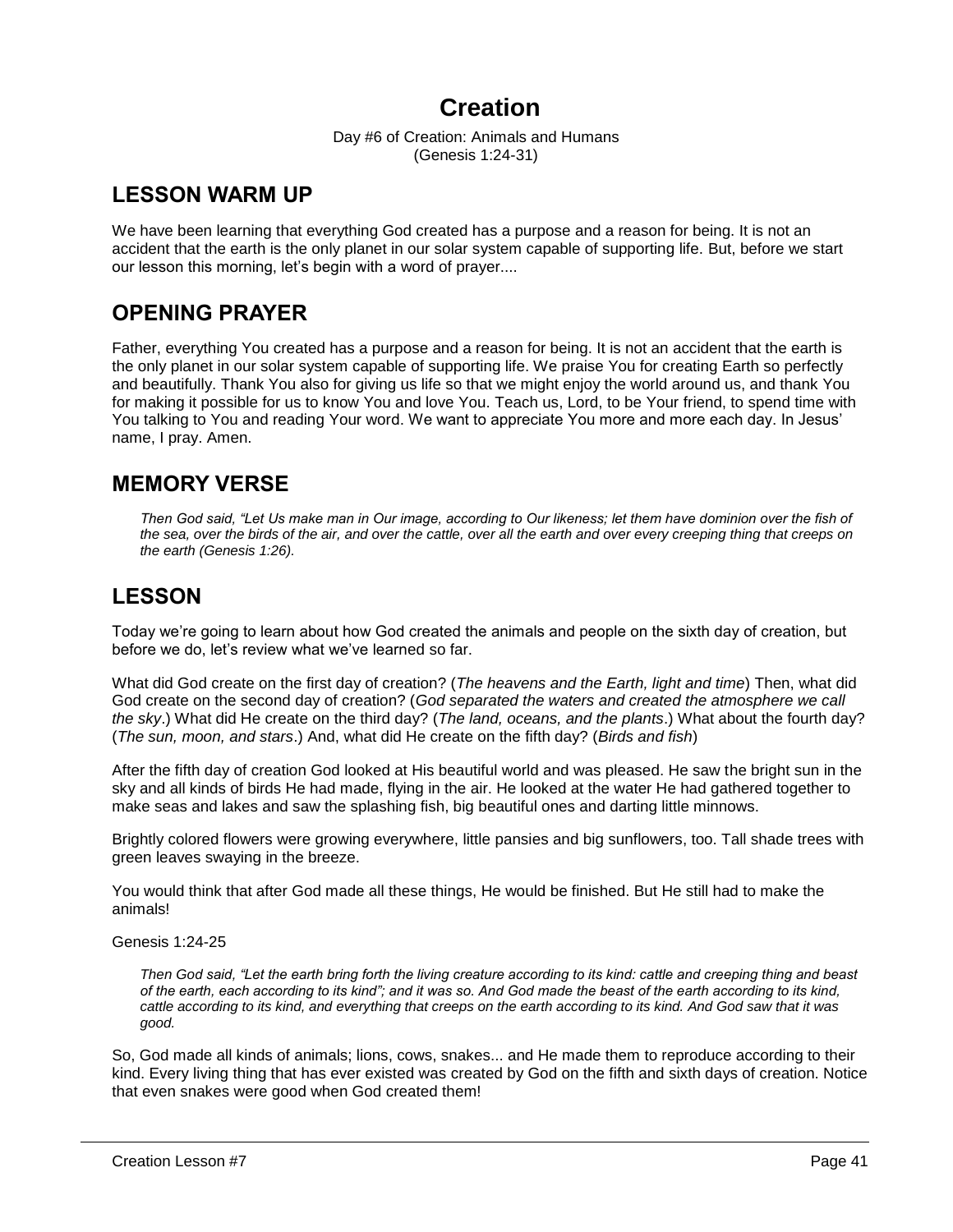God made many animals, but He knew something was still missing in His beautiful world. He wanted someone to talk to and someone to talk to Him. He wanted someone to love and someone to love Him back.

Genesis 1:26

*Then God said, "Let Us make man in Our image, according to Our likeness; let them have dominion over the fish of the sea, over the birds of the air, and over the cattle, over all the earth and over every creeping thing that creeps on the earth."*

Why does God say, "Let **us** make man in **our** image"? Who is speaking? *(God is three persons, the Father, the Son, and the Holy Spirit.)*

To see *how* God created man, let's skip ahead a bit and read...

Genesis 2:7

*And the Lord God formed man of the dust of the ground, and breathed into his nostrils the breath of life; and man became a living being."*

So God, who can do anything, took some dust from the ground and made a man. Then He put breath into the man and made him alive.

To see how God created woman, let's skip ahead again…

Genesis 2:21-22

*And the Lord God caused a deep sleep to fall on Adam, and he slept; and He took one of his ribs and closed up the*  flesh in its place. Then the rib which the Lord God had taken from man He made into a woman, and He brought her to *the man.*

Back in Genesis 1:27

*So God created man in His own image; in the image of God He created him; male and female He created them.*

What do you think it means that God created man in His own image? God obviously did not create us exactly like himself because God has no physical body. And, it's obvious that we are not gods! He created us like Himself in that we can think and be creative. We have many of God's characteristics. For example, we have the ability to love others, to be patient and forgiving just like He is with you. We can be kind and faithful like God Himself. Best of all we can know God and have a real friendship with Him and talk to Him and love Him.

Genesis 1:28

*Then God blessed them, and God said to them, "Be fruitful and multiply; fill the earth and subdue it; have dominion over the fish of the sea, over the birds of the air, and over every living thing that moves on the earth."*

What do you think God meant when He told man to have *"dominion"* over the animals? God wanted the humans to be in charge of all the animals as well as the birds in the air and the fish in the sea. He wants us to take care of them and to enjoy them. God wants us to be His representative, ruling creation as God would rule it.

In verses 29 and 30 God tells us that he has given fruits and vegetables as food for both humans and for animals. Let's read those verses together...

Genesis 1:29-30

*And God said, "See, I have given you every herb that yields seed which is on the face of all the earth, and every tree whose fruit yields seed; to you it shall be for food. Also, to every beast of the earth, to every bird of the air, and to everything that creeps on the earth, in which there is life, I have given every green herb for food"; and it was so.*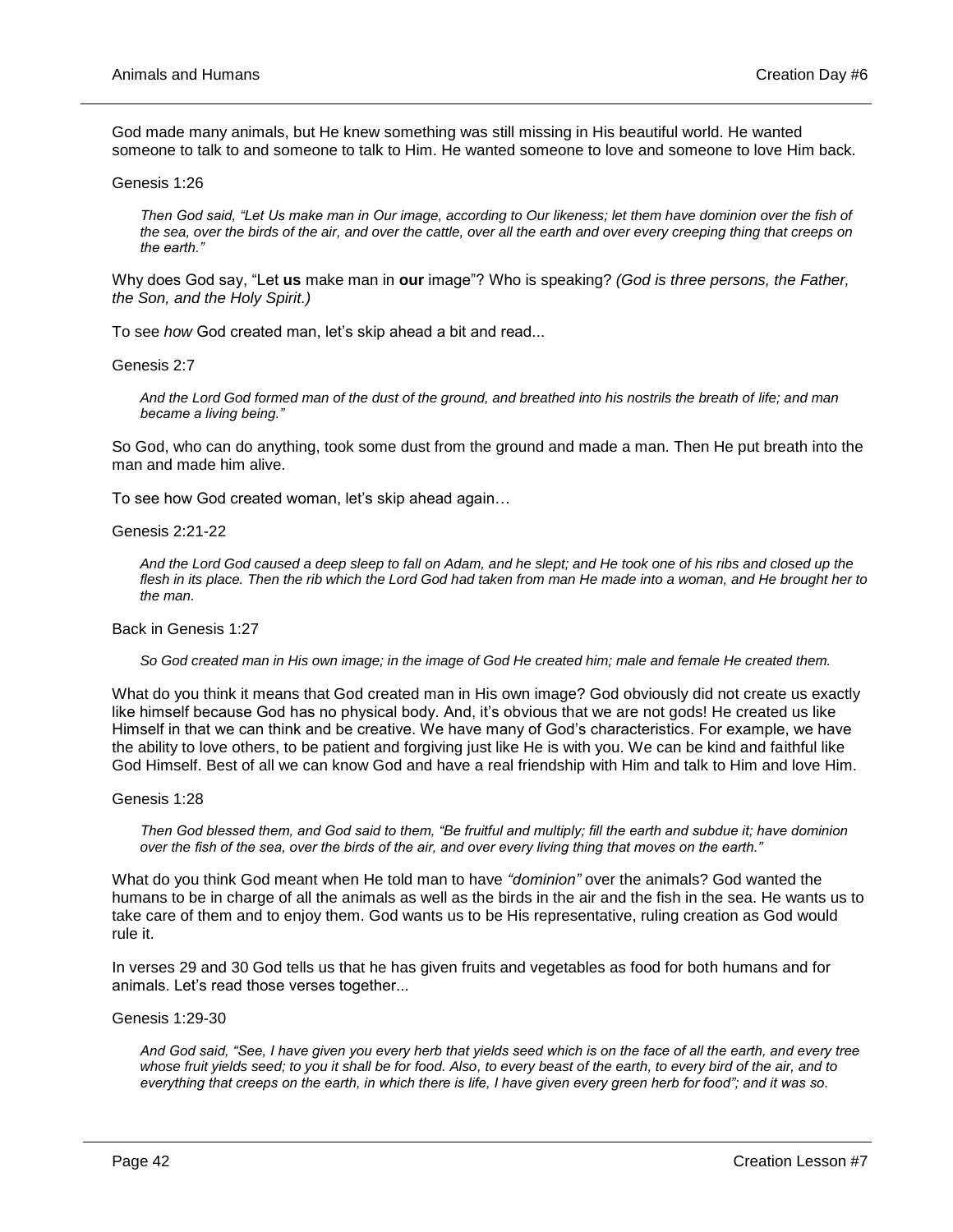This says that God originally created both animals and humans to be vegetarians. Later on He gave us animals to eat as well.

Genesis 1:31

*Then God saw everything that He had made, and indeed it was very good. So the evening and the morning were the sixth day.*

It took God six days to create the whole world. He could have done it in an instant, but He had a very good reason for taking six complete days to do it. He set a pattern for us to work six days a week and then on the seventh day we are to rest from our jobs and think about how wonderful God is.

# **CLOSING PRAYER**

Lord, we want to thank You for creating us in Your image. We are able to love one another and to be kind and forgiving. Most of all, You created us to love You. So, this morning we just want to say we love You. In Jesus' name, I pray. Amen.

# **LEARNING CENTERS**

Imagination Station

(Craft Center)

Choose one of the following craft projects:

## *1. Archeological Dig*

Collect and hide bones (chicken, ribs, etc.) out in the yard. Have the children find them (like an Easter egg hunt). Then, with glue guns, have the children put together the animal they found.

## *2. Pinecone Creatures*

What kind of wild, imaginary animals can you make out of pinecones?

## *Materials*

- Pinecones
- Decorations (buttons or other miscellaneous stuff)
- Chenille stems
- Craft glue

## *Procedures*



For each creature, you'll need one large pinecone. You'll also need an assortment of decorations (old buttons, scrap cloth, chenille stems, real or plastic flowers, etc.) Use these decorations to turn the pinecone into an imaginary animal. Chenille stems work well for creating legs. When you're done, give your creature a name, like Adam did. Remember you used stuff to make your creature; God made everything out of nothing!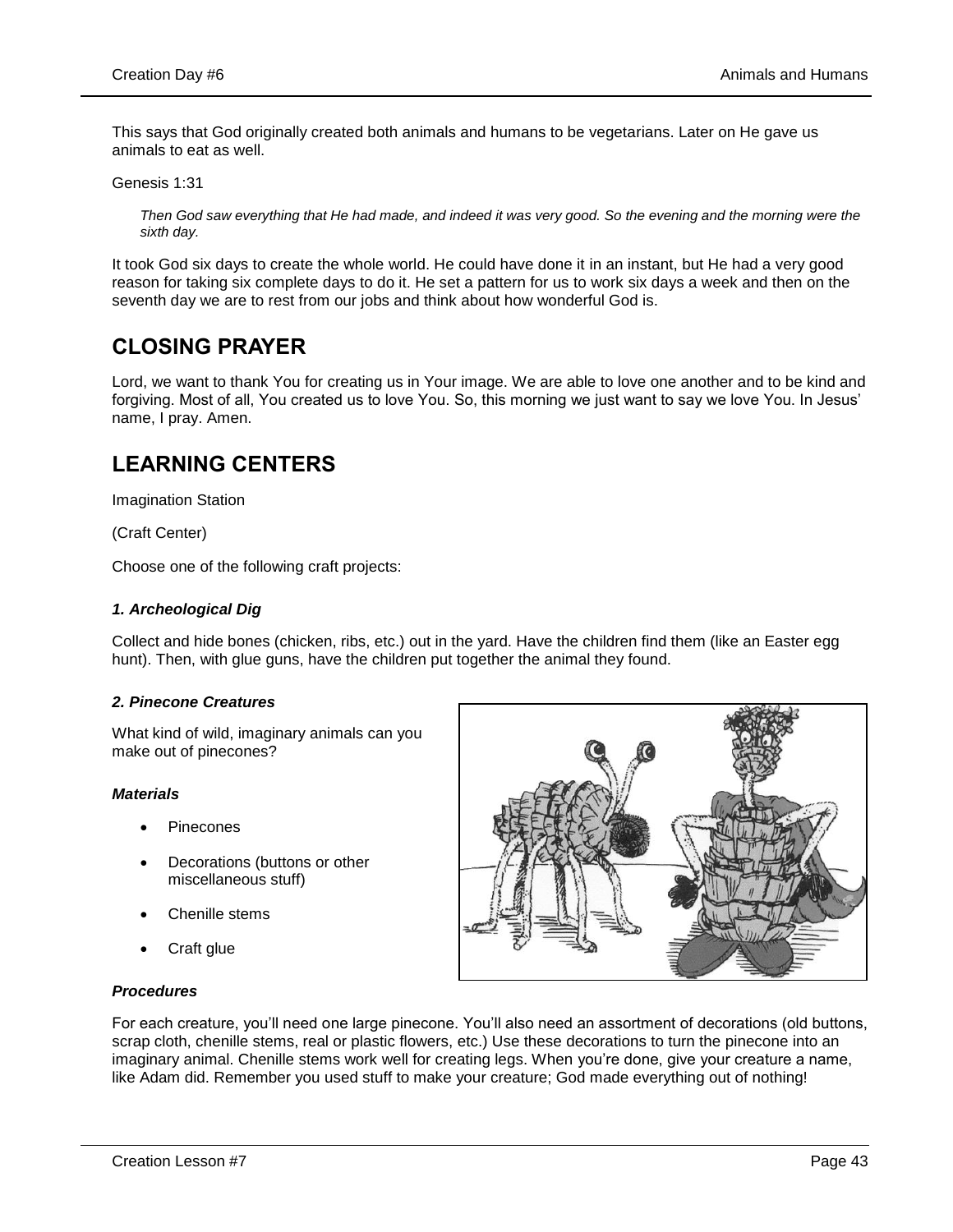## *3. Caterpillar Crafts*

Butterflies and moths are very important pollinators – they carry pollen from flower to flower. And every butterfly or moth starts life as a caterpillar! Use the following crafts to focus children's attention on God's creation. Discuss the many different kinds of caterpillars He made and what happens to them. Have someone read Psalm 104:24 *"O Lord, how manifold are Your works! In wisdom You have made them all. The earth is full of Your possessions…"* Choose one of the following three Caterpillar Craft ideas:

## *A. Caterpillar Pals*

## *Materials*

- Light-colored pantyhose or knee-length stockings
- **Scissors**
- Cotton or polyester fiber stuffing
- 3 small rubber bands per child
- Fabric paint
- Paintbrush

#### *Procedures*

To make a caterpillar pal, tie a knot in the end of a pair of pantyhose. Pull the knot tight. Measure back about 6 inches from the knot, and cut off the rest of the fabric. Turn the tube inside out and stuff it with polyester fiberfill or cotton. Tie a knot in the other end of the tube to keep the fill in. This knot will be the caterpillar's tail. Trim off any excess material that hangs out of the knot. Wiggle the filler materials around until the tube is shaped like a worm. Wrap the first rubber band around the caterpillar's body, 1/3 of the way from the nose to the tail. This will create the caterpillar's head. Wrap the second rubber band halfway between the first one and the tail, and the third one halfway between the second rubber band and the tail. Tip: the tighter you wrap the rubber bands, the fatter the caterpillar's parts will be. Decorate the caterpillar with fabric paint. Let dry.

## *B. Egg Carton Caterpillar*

#### *Materials*

- Egg cartons
- **Scissors**
- Stickers (black circles)
- Chenille stems
- **Glue**

#### *Procedures*

- 1. Cut the egg carton in half lengthwise.
- 2. Glue two circle stickers to one end of the carton for eyes.



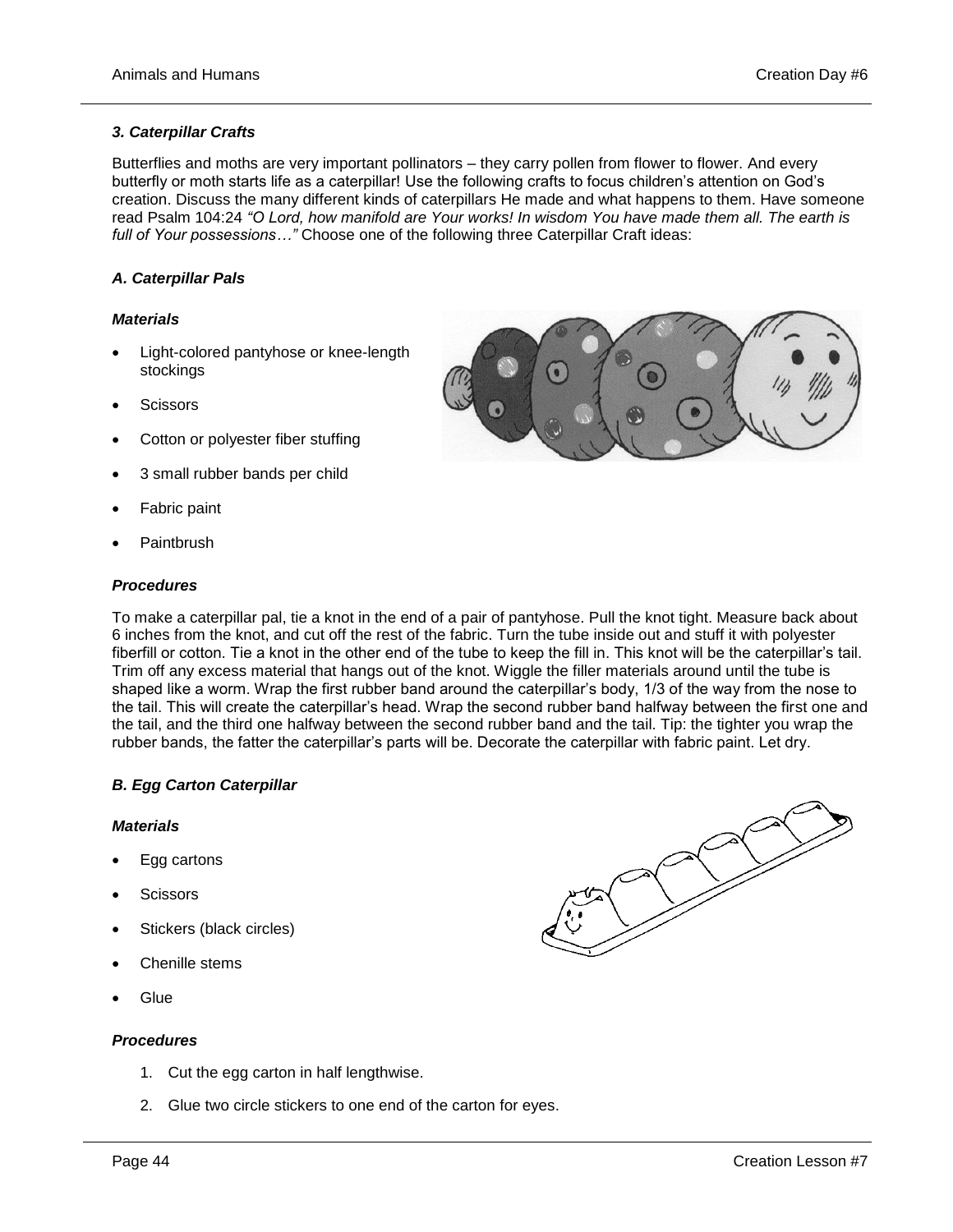3. Poke two pieces of chenille stem into the top of the head to serve as antenna for the caterpillar.

## *C. Spool Painting Caterpillars*

## *Materials*

- Paper
- Wooden spools (such as empty thread spools)
- Tempera paints in shallow containers
- Black markers

## *Procedures*



- 1. Dip one end of a spool into the paint, remove it, and press it on the paper. (Lift it up carefully so as not to smudge the design.)
- 2. Repeat the process until several circles are made to form the body of the caterpillar.
- 3. After the paint has dried, use a black marker to draw features such as eyes, mouth, antenna, and legs.

## *4. Dinosaur Head Ornaments*

(Big Beast Book by Jerry Booth)

Discuss the head ornaments of some of the duck-billed dinosaurs and why God created them to be hollow. Were they just visual displays or underwater diving gear as some paleontologists have suggested? Other suggestions have been that they enhanced the sense of smell or were used as an alarm system.

## *Materials*

- 2 sheets of construction paper per child
- **Scissors**

## *Procedures*

Have the children make dinosaur crests out of construction paper (duck-billed dinosaurs?)

- 1. Make a band by cutting a 2-inch-wide strip of paper and folding it lengthwise and then measuring it to the child's head and taping it.
- 2. Make a second band to run over the top of the child's head. Connect it to the opposite sides of the circular band. Measure it to fit and then tape it.
- 3. Fold the second piece of construction paper in half. Trace a crest pattern on the paper with the base of the crest on the folded edge. (It saves time and frustration to trace the patterns ahead of time.)
- 4. Cut out the crest with tabs.
- 5. Measure where the crest tabs meet the headband.
- 6. Cut slots in the center of the band.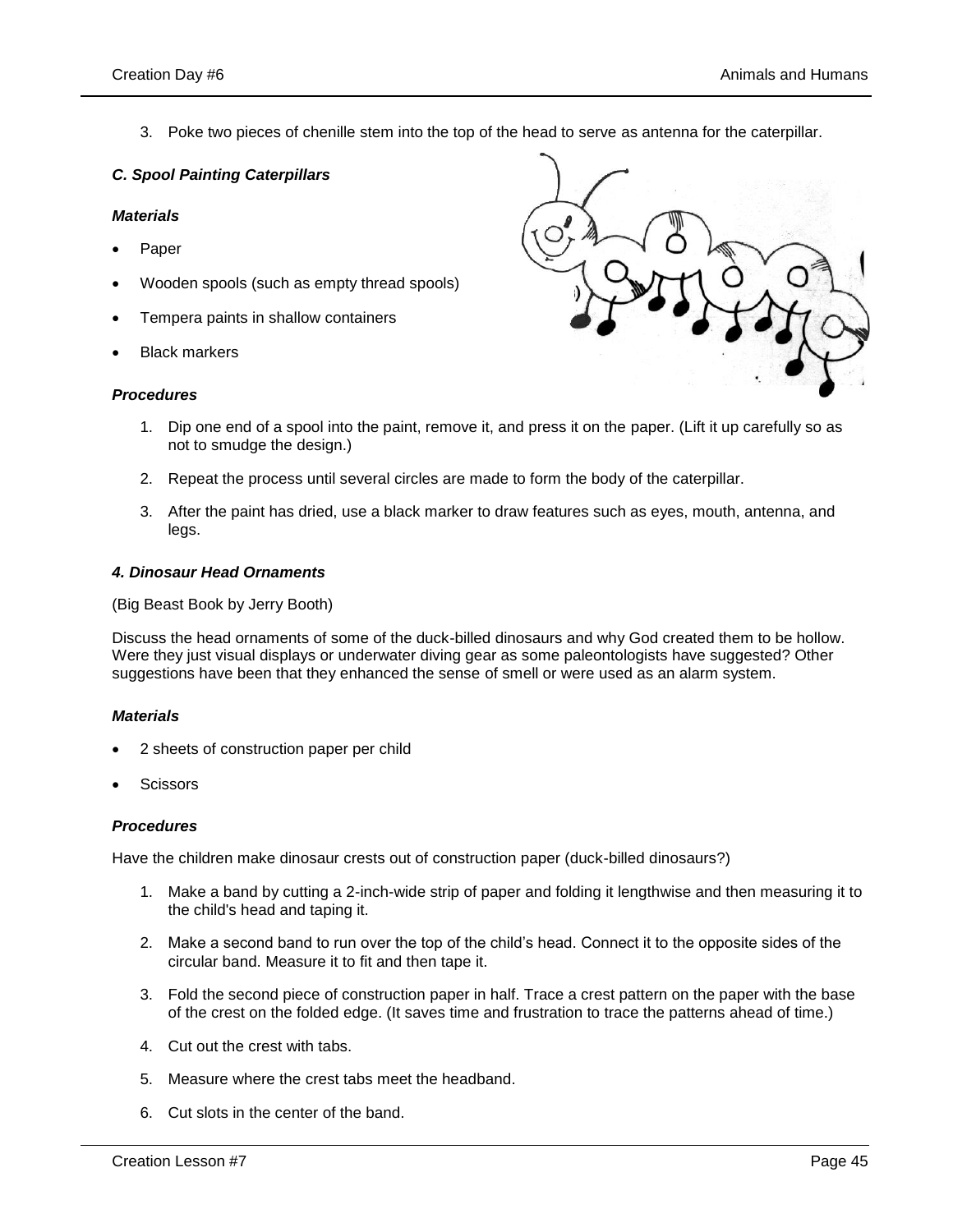- 7. Insert the crest tabs into the band slots.
- 8. Open and tape the tabs in place.

## **Fun House**

(Game Center)

Choose from one of the following game ideas:

## *1. Animal Tail Tag*

Divide children into groups of three or four with hands on the waist of the person in front of them. The last person on each team tucks a scarf or handkerchief "tail" near his/her waistline. All tails should be the same length. The entire team animal (lion, sheep, camel, or whatever) must stay attached and must stay within given boundaries. The person at the front of the animal must try to grab the tails of the other animals. Teams that lose their tails, break apart, or go out of bounds are out. The last team left with a tail is the winner.



## *2. Name that Insect*

- Name as many insects as you can.
- 1-5 insects = Beginning Bug Scientist
- 6-10 insects = Expert Entomologist

## *3. Bible Bugs*

Have "Sword Drills" with the following verses. Have the children race to see who can find the verse the fastest. The first one to pull out his Sword (the Word of God) and find the verse gets a reward (candy?):

- 1. What insect is not lazy? (Ant, Proverbs 6:6)
- 2. What insect prepares food during the summer for winter? (Ant, Proverbs 30:25)
- 3. What insect prepares food for winter sometimes using unusual places? (Bee, Judges 14:8)
- 4. What was the unusual place mentioned in Judges 14:8? (Lion carcass)
- 5. What insect did God say He would command in 2 Chronicles 7:13? (Locust)
- 6. What did God command it to do in 2 Chronicles 7:13? (To devour the land)
- 7. What insects did God say would be good to eat? (Locust, cricket, and grasshopper, Leviticus 11:22)
- 8. What insects travel together in a group cooperatively without a leader? (Locust, Proverbs 30:27)
- 9. What insect do we have to look hard to see? (Gnat, Matthew 23:24)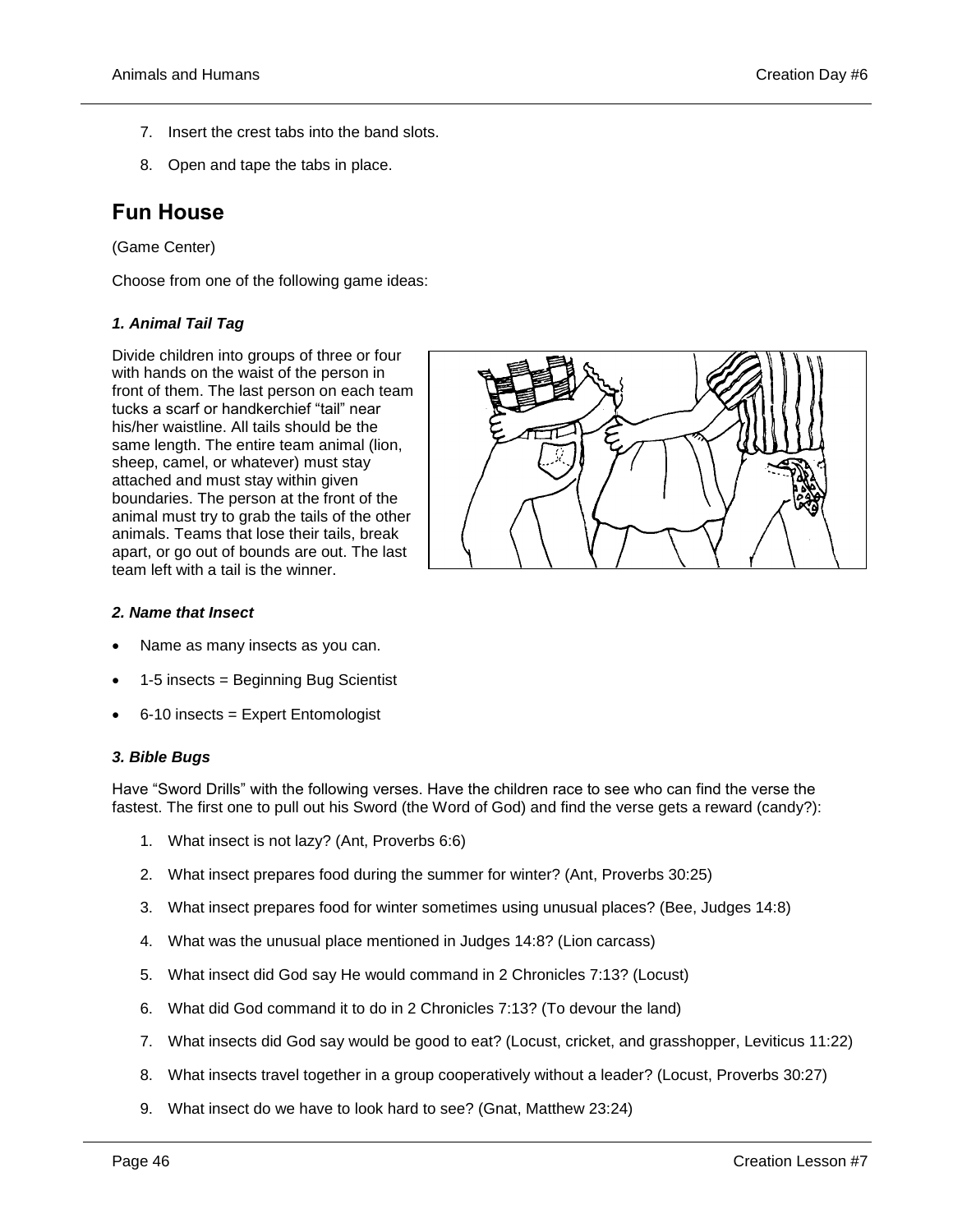- 10. What insect can spoil perfume just like a little sin can spoil our witness for Jesus? (Dead fly, Eccl 10:1)
- 11. What insect is known to eat holes in clothes? (Moth, Isaiah 51:8)

## *4. Creepy Crawly Game*

Here's a fun game you can play. The object is to be the first to make your own "beetle." This game is like Pictionary.

## *Materials*

- Drawing paper (or a white board)
- **Markers**
- Pair of dice

## *Procedures*

This is a game for two or more players. Each player needs a sheet of drawing paper and some markers. You will roll the dice to draw a beetle. Here's what you must roll to draw each part:



- 1. Roll both dice each time, but only draw one beetle part for each roll. Here are two examples to show you how it works:
	- Let's say you roll a 1 and a 2. You can draw either the beetle's head (1) or body (2), but not both.
	- Or, you can draw a leg, because 1 plus 2 equals 3, and a 3 lets you draw a leg.
- 2. If your beetle already has the parts for which you rolled, your turn is over.
- 3. Use different colors to make your beetle special. Whoever finished his or her beetle first wins.

## **God's Weird and Wonderful World**

(Science Center)

Choose one of the following activities: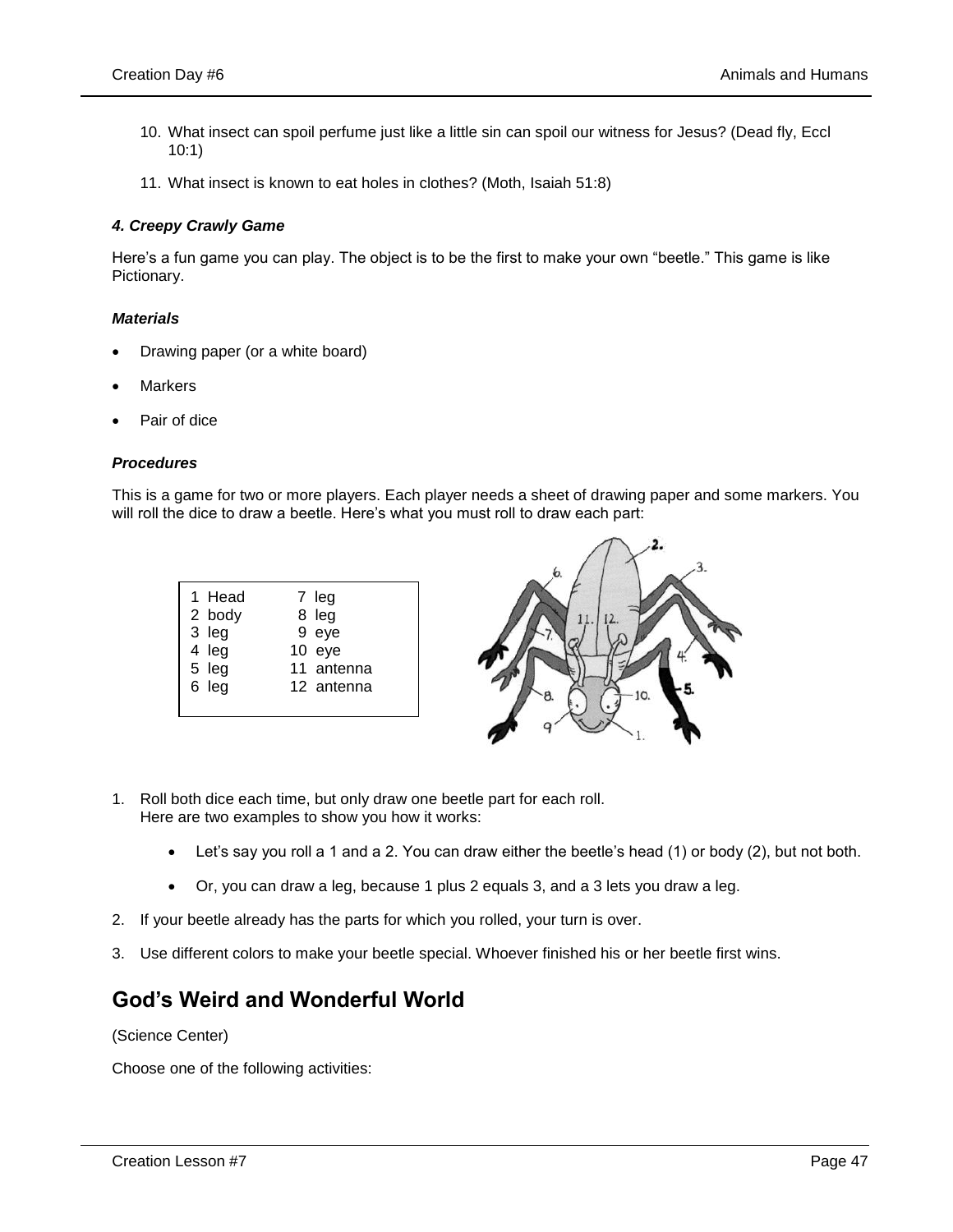## *1. Discover the Wonder of God's Magnificent Power and His Infinite Wisdom in His Creation*

**Beavers** -- Aquatic Architects. Beavers possess amazing design features:

Engineering Skills:

- Build a dam with sticks and rocks and seal it with mud and grass.
- Make a spillway to relieve pressure on a dam from a pond.
- Build a dam very strong and sometimes very long: Largest on record is over 2,000 feet long and could bear the weight of a man riding a horse!
- Build a lodge with a chimney in its ceiling to let in fresh air.
- Build underwater tunnels for access; two doors for emergency escape.

**Water Skills**: (They are air-breathing mammals which spend a great deal of time in water.)

- Ability to swim underwater for up to 2 mile and 15 minutes.
- A tail like a large paddle; used like a rudder when swimming. It's held at an angle for accurate steering.
- Rear feet that are large and webbed, like a duck's.
- Special valves in its ears and nose that automatically close when it dives below the water and reopen when it surfaces.
- Built-in "goggles." Eyelids that are transparent to give protection to their eyes.
- Fur mouth flaps that fold behind their front teeth and seal off the rest of their mouth allow them to chew sticks underwater without water entering their mouths.
- A tongue that blocks its throat to stop water going in.

Diet:

- Specially designed, self-sharpening 1 to 2 inch front teeth that keep on growing; wear down by gnawing on trees.
- Stores lengths of tree trunks underwater by forcing them into mud at pond bottom under their lodge.

Grooming:

- Two large oil glands that are filled with a rich, thick, oily liquid that it spreads on its fur for water proofing. Water rarely reaches the skin.
- Inner claws of each foot that have split toenails to use as a comb to groom and oil its fur.

(Information gleaned from *Creation Ex Nihilo Magazine*, Vol. 15 No. 2, pg. 38)

#### *2. What Were Adam and Eve Like?*

Did Adam and Eve have belly buttons?

- Your belly button is a scar formed from cutting the umbilical cord to your mother.
- Adam was made directly by God from the dust of the earth (Genesis 2:7). He was not born of a woman.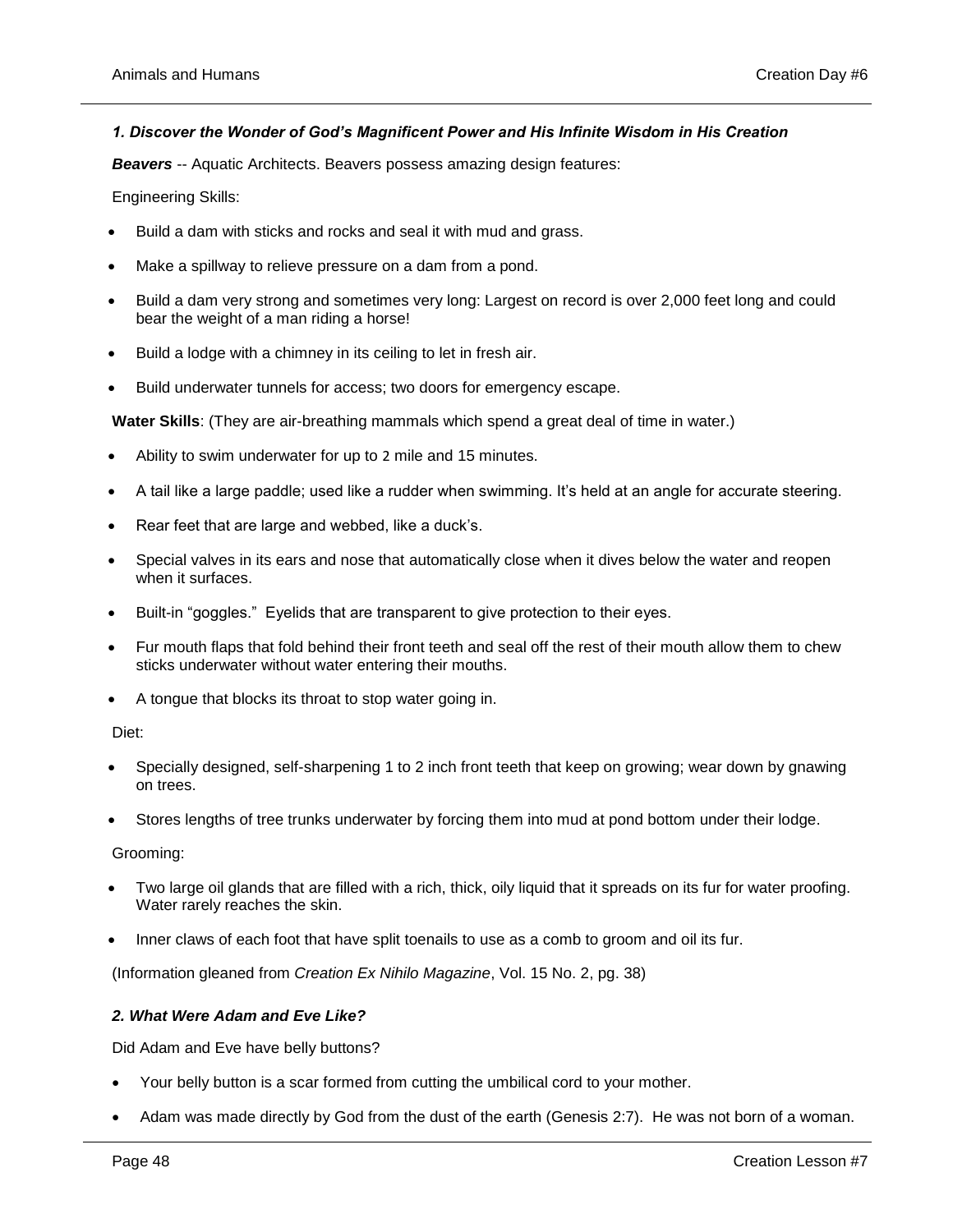- Eve was made directly from part of Adam (Genesis 2:21-22). She was not born of a woman either.
- If Adam and Eve were not born of a woman, they would not have had umbilical cords and no belly button.

Did Adam and Eve have to learn to talk?

- Adam and Eve were made as mature human beings.
- In Genesis 2:19-20 we are told that Adam named the animals.
- Adam must have been able to speak.

What color skin, eyes, and hair did they have?

- The amount of pigment (melanin) in our skin determines our color.
- All skin colors can be produced from 2 people with middle color tones.
- So, both Adam and Eve must have had middle color tones; brown skin, hair, and eyes.

How many children did Adam and Eve have?

- Jewish tradition says they had 56 children altogether.
- The Bible tells us that Adam lived for 930 years (Genesis 5:5).
- All the first families had to be marriages of brothers and sisters; then cousins...

(Information gleaned from Creation Ex Nihilo, Vol. 13 No. 4, pg. 28)

Did Adam and Eve live with the dinosaurs?

- According to the Bible, dinosaurs first existed around 6,000 years ago. God made the dinosaurs, along with the other land animals on Day 6 of the Creation Week (Genesis 1:20–25, 31). Adam and Eve were also made on Day 6—so dinosaurs lived at the same time as people, not separated by eons of time.
- Dinosaurs could not have died out before people appeared because dinosaurs had not previously existed; and death, bloodshed, disease, and suffering are a result of Adam's sin (Genesis 1:29–30; Romans 5:12, 14; 1 Corinthians 15:21–22). (See [https://answersingenesis.org/dinosaurs/when-did](https://answersingenesis.org/dinosaurs/when-did-dinosaurs-live/what-really-happened-to-the-dinosaurs/)[dinosaurs-live/what-really-happened-to-the-dinosaurs/.](https://answersingenesis.org/dinosaurs/when-did-dinosaurs-live/what-really-happened-to-the-dinosaurs/))

#### *3. Discover if Dinosaurs and Man Coexisted*

Evidence from history indicates that dinosaurs lived with man. Geological evidence indicates that they coexisted and the Bible speaks of dinosaurs.

Background Facts

- The Bible says that God is the creator of all things. Dinosaurs would have been created on the sixth day, mentioned as "the beasts of the earth." The word dinosaur is not used in the Bible because it wasn't invented until 1841 (Gish, p.67).
- The Bible mentions the words "serpent, dragon, or sea-monster" about twenty-five times in the Old Testament after Noah's flood. The Hebrew word used was tannin or tannim (Baker, p. 13).
- The description of behemoth in Job 40:15-24 is strikingly similar to the Sauropod Apatosaurus (Baker, p 36).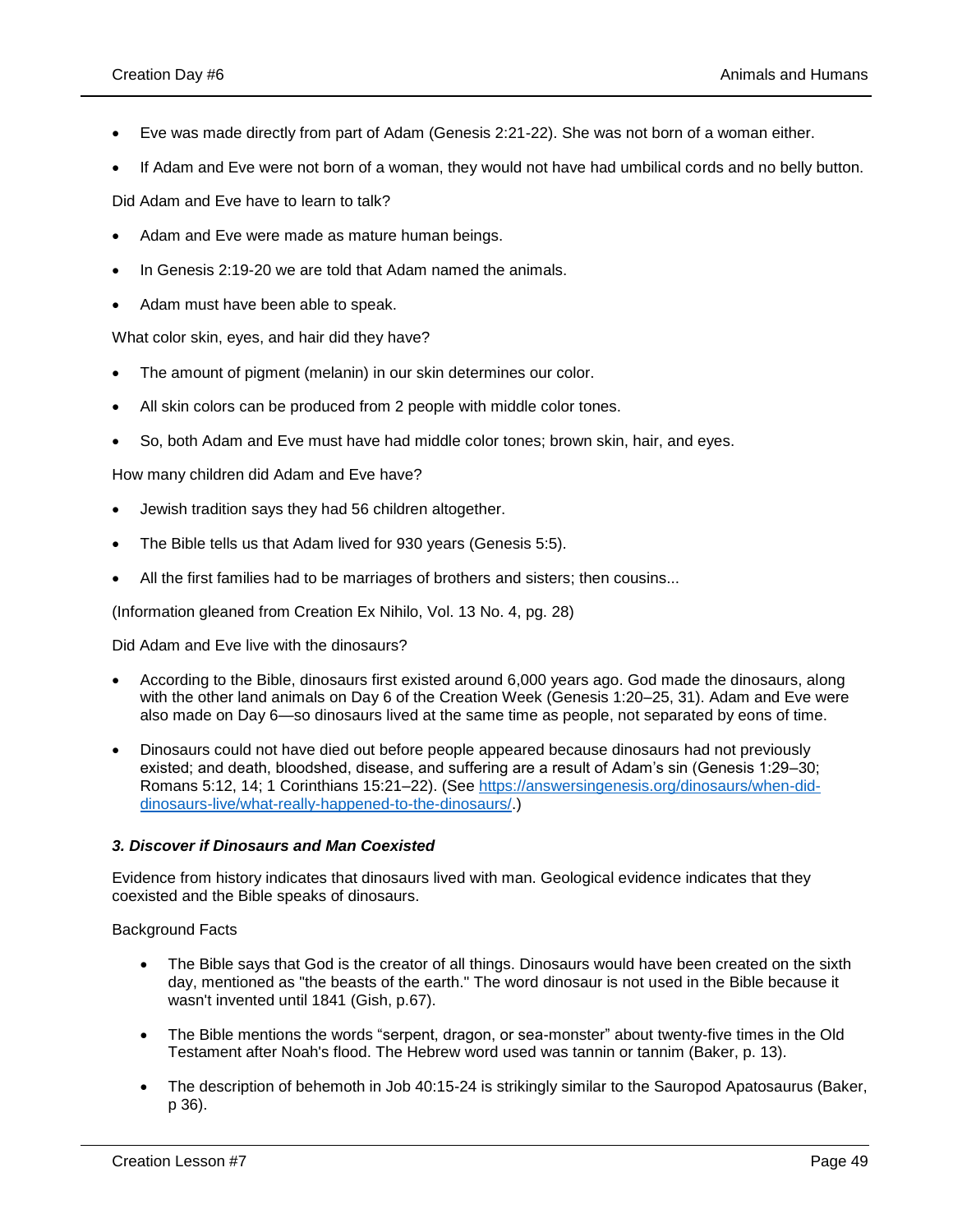- Every civilization has stories of dragons. The stories all center around reptile-like creatures of various sizes. Many ancient descriptions of dragons sound like dinosaurs. Scientists agree that legends are almost always based on facts, not just pure imagination. "Chinese archaeologists claim to have found fossils of reptiles which resemble the dragons of Chinese mythology. Seven hundred fossils of the 'Guizhou dragons' were confiscated from illegal fossil traders last April. The small reptiles had long necks, long curved tails and five long bones in their feet. The reptiles were found around Xingyi city in Guizhou province. A researcher of ancient vertebrates from the Chinese Academy of Sciences, Zhao Xijin, said Guizhou was an important base for the 'dragons'. China's Guangming Daily newspaper said 'these dragons' were not the real ancestors of the dragons in Chinese mythology, they simply resembled Chinese dragons." The Times (Malta), May 25, 1995 (Creation 17:4 September-November.)
- Pictures of dinosaurs, drawn by prehistoric artists have been found on cliff walls. Included among the dinosaurs were other common animals that would have been a part of their daily lives.
- Recorded accounts from the secular world are to be found. One example is taken from Pliny's famous *Natural History* where he refers to the dragon as still living in India (Baker, pg.46).
- Fresh, un-fossilized dinosaur bones have been found.

What happened to the dinosaurs?

- Representatives of all the kinds of air-breathing land animals, including the dinosaur kinds, went aboard Noah's Ark. All those left outside the Ark died in the cataclysmic circumstances of the Flood, and many of their remains became fossils.
- After the Flood, around 4,300 years ago, the remnant of the land animals, including dinosaurs, came off the Ark and lived in the present world, along with people. Because of sin, the judgments of the Curse and the Flood have greatly changed earth. Post-Flood climatic change, lack of food, disease, and man's activities caused many types of animals to become extinct. The dinosaurs, like many other creatures, died out. Why the big mystery about dinosaurs?

## Science Activity

See the science activity in lesson #6 entitled: Discover if Birds Evolved from Dinosaurs. If you didn't do it in lesson #6, you might consider it for lesson #7.

## *4. Examine Bugs!*

God created insects to live all over the earth. There are more insects on the face of the earth than all other animals together. Insects provide food for birds, bats, lizards, frogs, spiders, fish and even people! (See Lev 11:22) If it were not for the rich protein source of bugs, any other animals would be mighty skinny! In the Bible God uses several insects to teach us lessons to make our own lives better. (For examples, see Proverbs 6:6; 30:25; and 30:27.)





#### **What Happens to Bugs in the Winter?**

Animals survive the cold in three basic ways: they gather food and snuggle down in a warm shelter, migrate, or hibernate.

## *Migration*

Migration is the periodic moving from one place to another to follow a food source or for raising their young. Migrating insects, like other animals, usually head to the same destinations year after year and from one generation to the next.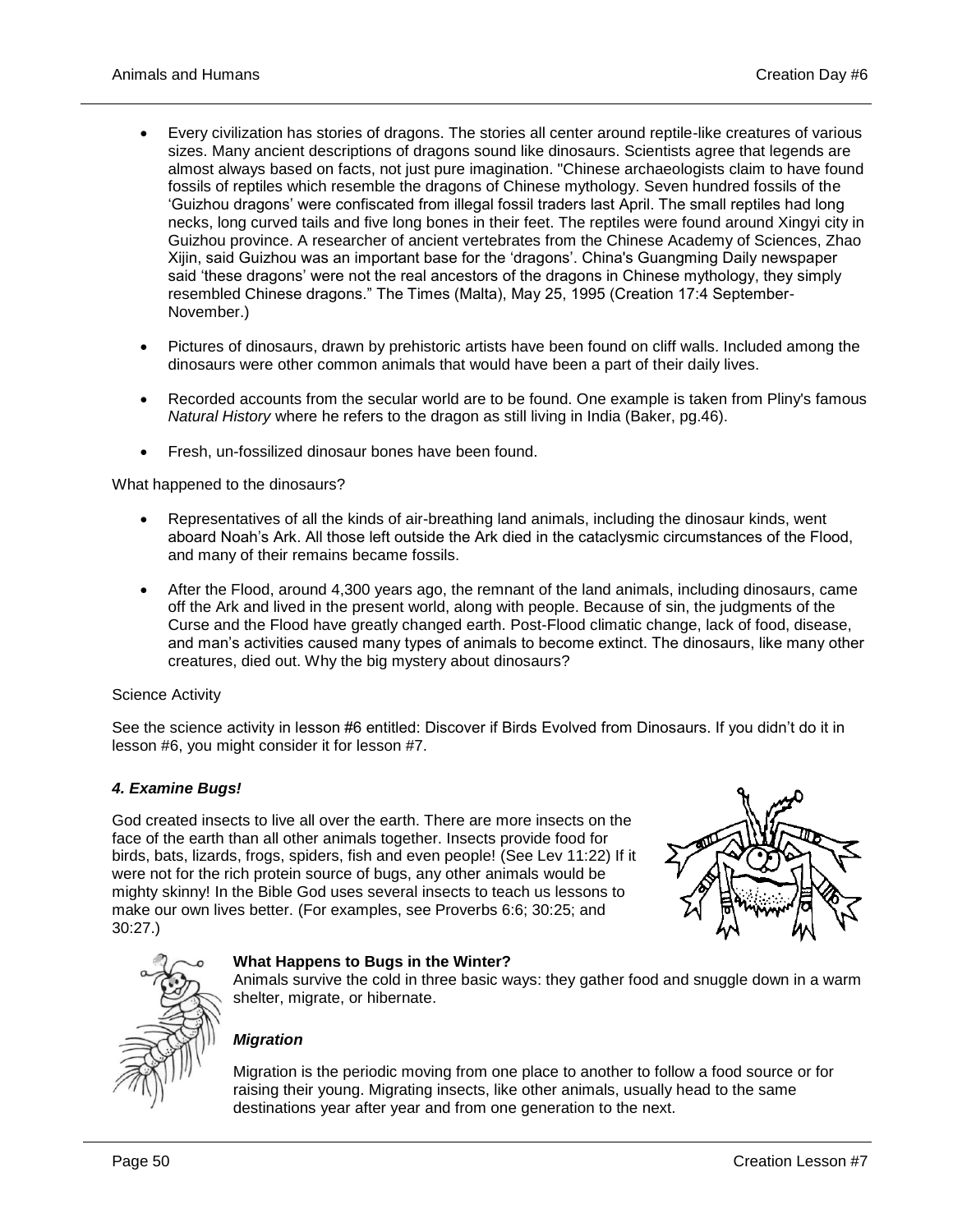In order to migrate, animals must:

- Have great strength and staying power. It takes a tremendous amount of energy to travel long distances.
- Be able to find their way so they reach their destination.

How do animals navigate? They know their location from

- The position of the sun and stars
- Geographical landmarks
- Smell
- The magnetic fields of the earth

The delicate black and orange Monarch butterfly migrates from as far away as Washington and Montana to Mexico to spend the winter. Hummingbirds migrate from Alaska to South America.

## *Hibernation*

Hibernation is more than just a very long nap in the winter. The body temperature of the animal falls to just above freezing; the heart and breathing rates slow; the body of the animal uses up very little food or water (it lives on body fat); and it becomes unconscious, hardly moving at all. Some hibernating animals wake up once in a while to eat.

Water bugs and the larvae and eggs of dragonflies and mosquitoes spend the winter snuggled in the mud of ponds. Some beetles and butterflies snooze away the cold months under blankets of tree bark or in cozy underground tunnels.

Isn't it totally awesome to know that God plans for the insects and their lives…and we know that we are infinitely more important to God than insects! Just think of the possibilities!

(Information gleaned from Shining Star, Issue 54, pg. 54-55)

## *5. Discover Different Species*